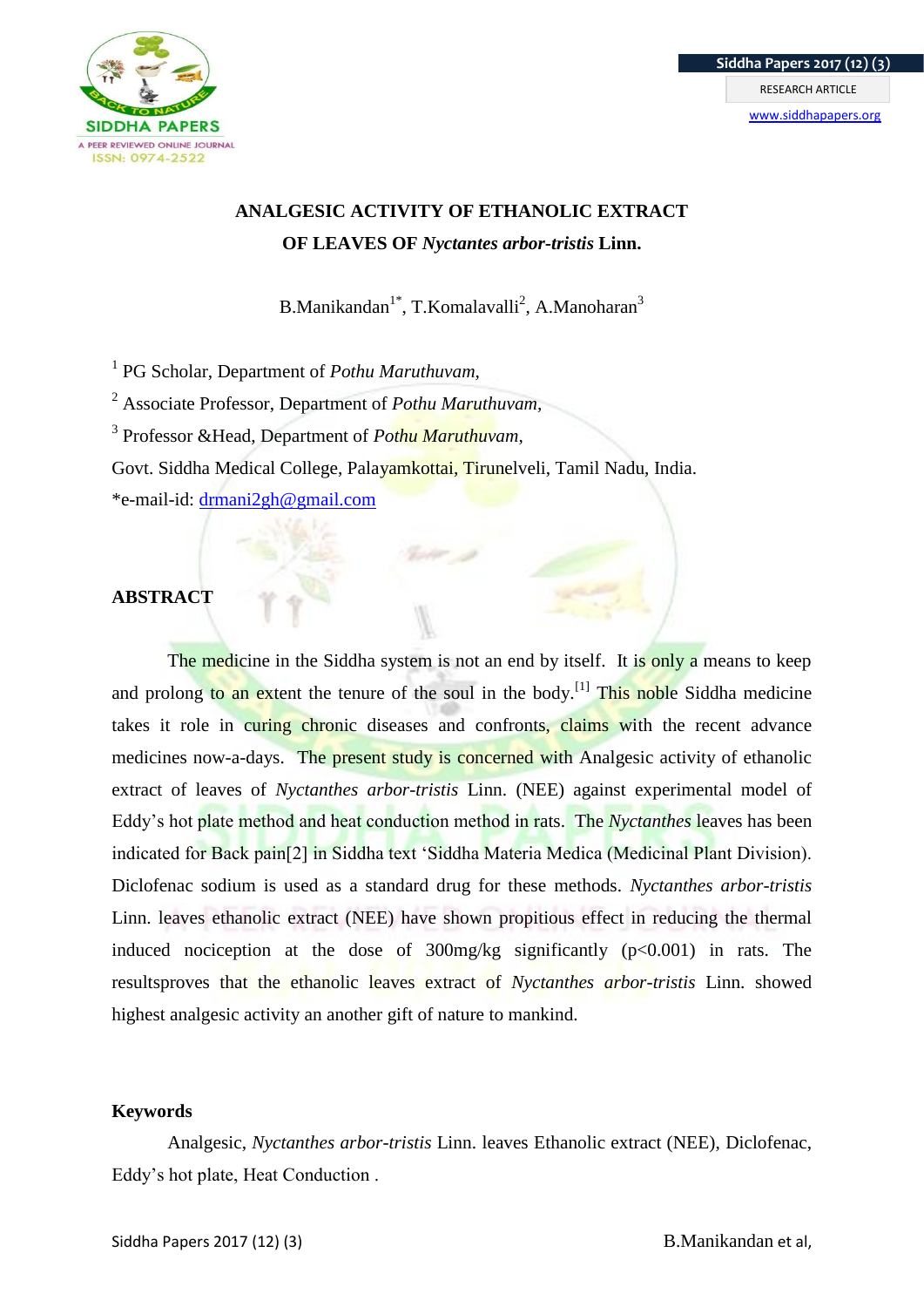## **INTRODUCTION**

Inflammation - The response of living tissue to injury, featuring widening of blood vessels with redness, heat, swelling and pain - the cardinal signs "rubor", "calor", "tumor" and "dolor" of the first century physician Celsus. Inflammation also involves loss of function and is the commonest of all the disease processes. Inflammation involves release of PROSTAGLADINS which strongly stimulate pain nerve endings.<sup>[3]</sup>

Pain  $\left[P\bar{\alpha}n\right]$  a feeling of distress, suffering, or agony, caused by stimulation of specialized nerve endings. Its purpose is chiefly protective; it acts as a warning that tissues are being damaged and induce the sufferer to remove or withdraw from the source.<sup>[4]</sup>

Non-steroidal anti-inflammatory drugs are aspirin-type or non-narcotic or non-opioid analgesics. During inflammation arachidonic acid liberated from membrane phospholipids is converted to prostaglandis  $(PGs)$ , catalyzed by the enzyme cyclo-oxygenase  $(CoX)$ . These prostaglandins produce hyperalgesia they sensitize the nerve endings to pain caused by other mediators of inflammation like bradykinin and histamine.

NSAIDS inhibit the PG synthesis by inhibiting the enzyme cyclo-oxygenase.<sup>[5]</sup> Decreased prostaglandin production leads to less sensitization of nociceptic nerve endings to the inflammatory mediators, bradykinin and 6-hydroxy tryptamine (Rang *et al.*, 1995).<sup>[4]</sup>

Due to having adverse side effects, like gastric lesions, caused by NSAIDs and tolerance and dependence induced by opiates, the use of these drugs as analgesic agents have not been successful in all the cases. Therefore, analgesic drugs lacking those effects are being searched all over the world as alternatives to NSAIDs and opiates. During this process, the investigation of the efficacy of plant-based drugs used in the traditional medicine have been paid great attention because they are cheap, have little side effects and according to WHO still about 80% of the world population rely mainly on plant-based drugs (Kumara, 2001).<sup>[7]</sup>

Keeping this as a view, the present study is concerned to explore the analgestic study as such plant drug as described in Siddha text "Siddha Materia Medica (Medicinal Plant Division)' indicated for Back pain<sup>[2]</sup>, Rheumatic Complaints.<sup>[10]</sup>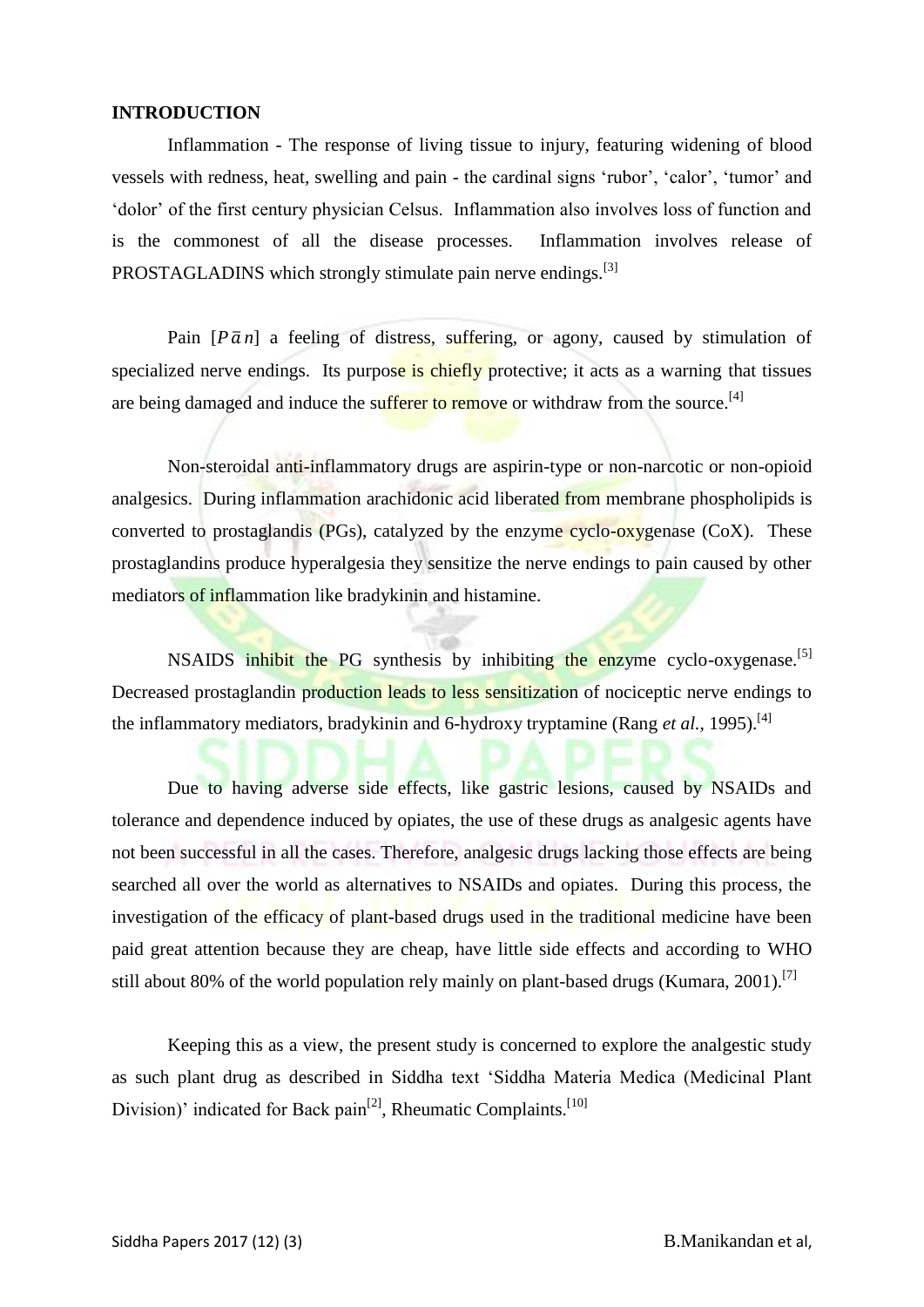# **MATERIALS AND METHODS**

# **i) Trial Drug**

*Nyctanthes arbor-tristis* Linn. is also called the "tree of sorrow", because the flowers lose their brightness during day time; the scientific name *arbor-tristis* also means "Sad tree".<sup>[8]</sup>

| Family                      |  | Oleaceae                                                                                      |  |                                                   |  |  |
|-----------------------------|--|-----------------------------------------------------------------------------------------------|--|---------------------------------------------------|--|--|
| Vernacular Names            |  | Sanskrit                                                                                      |  | Sepha'lika                                        |  |  |
|                             |  | Hindi                                                                                         |  | Harsingha'r, Har, Siha'ru                         |  |  |
|                             |  | Bengali                                                                                       |  | Sephalika                                         |  |  |
|                             |  | Marathi                                                                                       |  | Pa'rtaka, Khurasli                                |  |  |
|                             |  | Tamil                                                                                         |  | Maja-pu                                           |  |  |
|                             |  | Telugu                                                                                        |  | Poghada                                           |  |  |
|                             |  | Punjabi                                                                                       |  | Paku'ra <sup>[9]</sup>                            |  |  |
|                             |  | English                                                                                       |  | <b>Night Jasmine</b>                              |  |  |
|                             |  | Siddha                                                                                        |  | Pavalamalli, Parijatham                           |  |  |
|                             |  |                                                                                               |  | Parisatham <sup>[2]</sup>                         |  |  |
| Habitat                     |  |                                                                                               |  | Grows all over Bengal. It is cultivated in        |  |  |
|                             |  | gardens for the sake of its flowers.                                                          |  |                                                   |  |  |
| Parts used                  |  | The leaves                                                                                    |  |                                                   |  |  |
| Collection and storage      |  | The leaves are dried and kept in airtight place                                               |  |                                                   |  |  |
| <b>Chemical composition</b> |  | The leaves contain an alkaloidal principle                                                    |  |                                                   |  |  |
|                             |  |                                                                                               |  | named Nyctanthine; they also contain<br>an        |  |  |
|                             |  | astringent principle, a resinous substance,<br>colouring matter, sugar and a trace of an oily |  |                                                   |  |  |
|                             |  |                                                                                               |  |                                                   |  |  |
|                             |  | substance, similar to the oil of peppermint                                                   |  |                                                   |  |  |
| Physiological action        |  | Anti-periodic, alternative, anti-bilious,                                                     |  |                                                   |  |  |
|                             |  |                                                                                               |  | expectorant, cholagogue, laxative, mild bitter    |  |  |
|                             |  | tonic and anthelmintic                                                                        |  |                                                   |  |  |
|                             |  |                                                                                               |  |                                                   |  |  |
| Therapeutics                |  | The decoction of leaves is used as an alternative                                             |  |                                                   |  |  |
|                             |  | in obstinate cases of sciatica and rheumatism.                                                |  |                                                   |  |  |
|                             |  | The fresh juice of the leaves is given with honey                                             |  |                                                   |  |  |
|                             |  |                                                                                               |  | in chronic fever. The juice of the leaves 1 Oz is |  |  |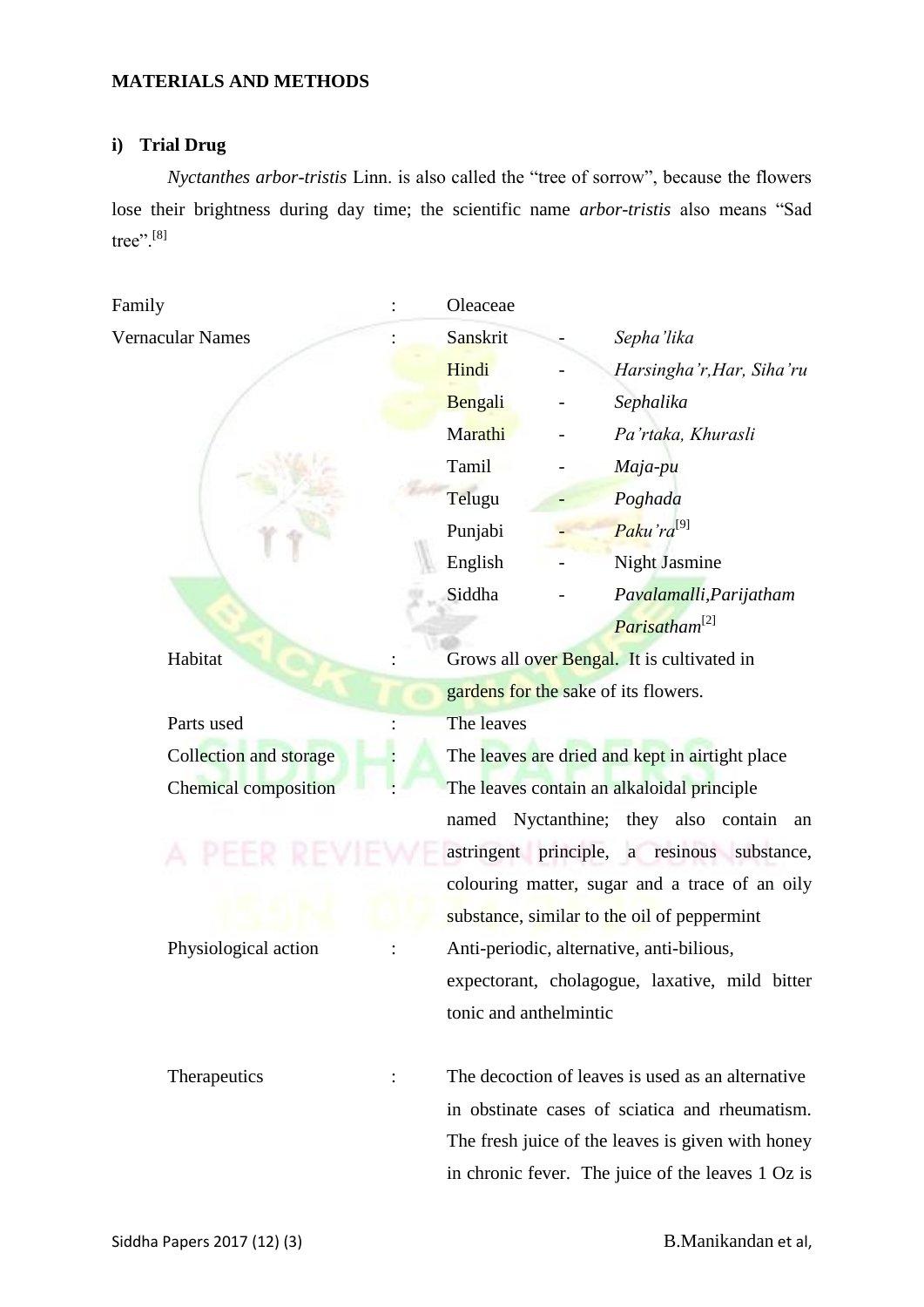taken with a little honey in bilious fevers. The expressed juice of the leaves is given with a little sugar to children as a remedy for intestinal (Thread and round) worms.[9]

#### **ii) Plant materials**

*Nyctanthes arbor-tristis* Linn. fresh leaves of about 2 kgs were collected and they were authenticated by Department of Medicinal Botany of Government Siddha Medical College, Palayamkottai, Tirunelveli, Tami Nadu. Fresh leaves is cleaned to remove dust and impurities. Then, is made dry in shade. The dried leaves are made into coarse powder. About 500 gm of leaves powder of *Nyctanthes arbor-tristis* Linn. was subjected to extraction with ethanol 95%. After extraction, the solvent was distilled off and extracts were concentrated on water bath. Then the extract has been evaluated for analgesic activity.<sup>[11]</sup>

#### **iii) Test animal**

Wistar albino mice weighing 180-200gm of either sex were maintained under controlled conditions of light (12 Hrs) and temperature  $25\pm1^{\circ}$ C in the animal house, one week prior to the experiment for acclimatization. Animals had access to food and water ad libitum. This experiment was performed according to ethical guidelines for the investigation of experiment pain in conscious animals (Reg. No.659/02/A CPCSEA) with IAEC approval No.1012/C06/CPCSEA-Corres-2008-2009.

#### **iv) Chemical**

Diclofenac sodium was used as a standard.

#### **v) Eddy's hot plate method**

The animals were divided into following six groups of 6 animals each.

- Group-I: Treated as normal control received 0.9mg/dl of normal saline by using Intra-Gastric Catheter tube (IGC).
- Group-II: Treated as standard control received 9mg/kg of diclofenac sodium intra peritonially.
- Group-III: Treated as Test-I received 100mg/kg of *N.arbor-tristis* Linn. ethanolic extract (NEE) orally by using an Intra-Gastric Catheter tube (IGC).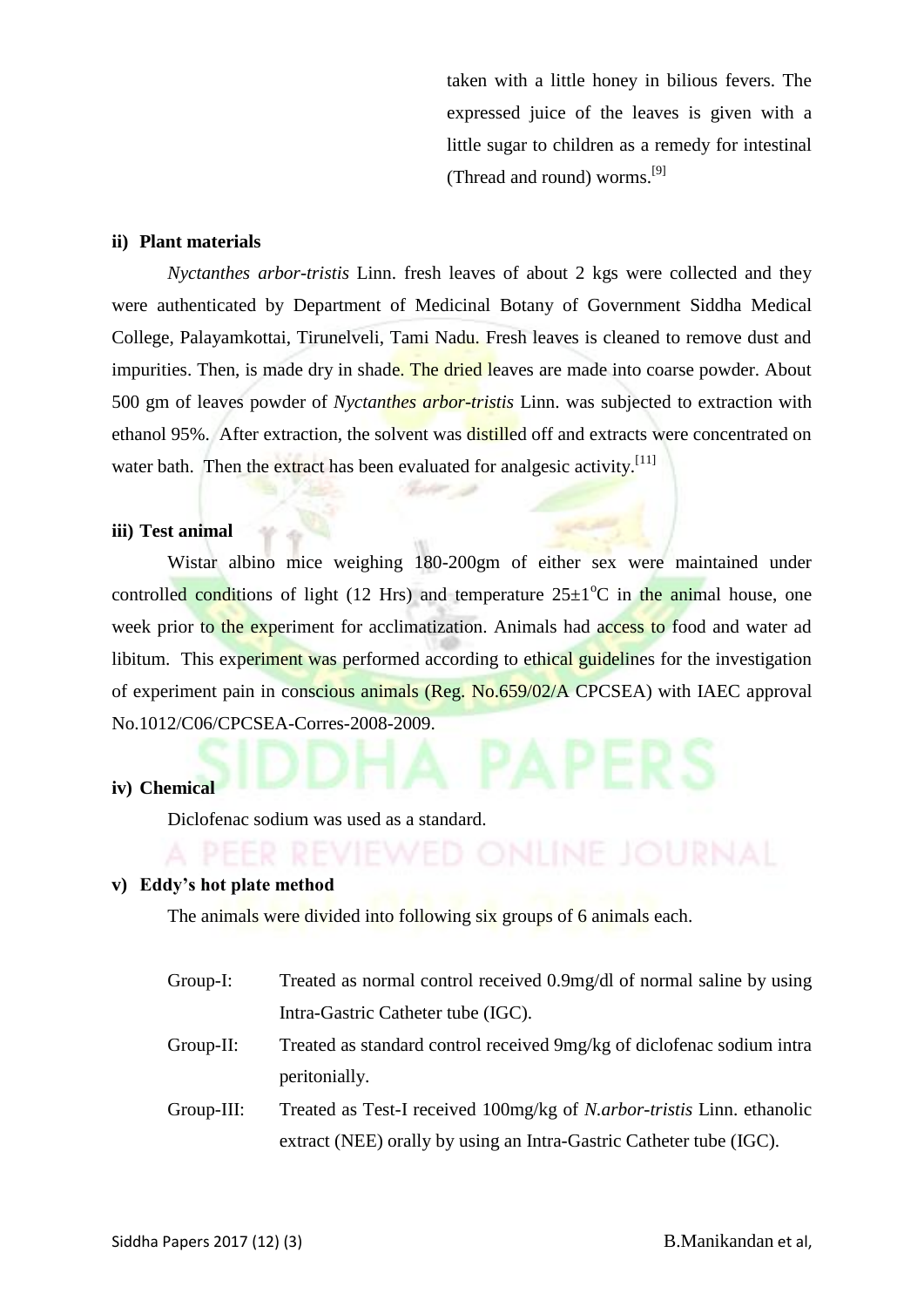- Group-IV: Treated as Test-II received 150mg/kg of *N.arbor-tristis* Linn. ethanolic extract (NEE) orally by using an Intra-Gastric Catheter tube (IGC).
- Group-V: Treated as Test-III received 300mg/kg of *N.arbor-tristis* Linn. ethanolic extract (NEE) orally by using an Intra-Gastric Catheter tube (IGC).

The animals were individually placed on the hot plate maintained at  $55^{\circ}$ C, one hour after their respective treatments. The response time was noted as the time at which animals reacted the pain stimulus either by paw licking or jump response, which ever appeared first. The cut off time for the reaction was 15 seconds.

# **Statistics**

Data are expressed as mean  $\pm$ SEM; data analysed by one way ANOVA followed by Tukey Kramer multiple comparison test to determine the significance of the difference between the control group and rat treated with extracts.

• Values were considered significant at \*\*P<0.01.

# **TABLE-1**

# **ANALGESIC ACTIVITY OF** *N.arbor-tristis* **Linn. ETHANOLIC EXTRACT (NEE) AGAINST EDDY'S HOT PLATE METHOD ON ADULT ALBINO RATS**

| <b>Groups</b> | <b>Treatment</b> |                | Time in<br><b>Response</b><br>seconds<br>(Mean ±SEM) Eddy<br><b>Hot Plate Method</b> |  |
|---------------|------------------|----------------|--------------------------------------------------------------------------------------|--|
|               | <b>Drug</b>      | <b>Dose</b>    |                                                                                      |  |
| Group-I       | Saline           | 0.9mg/dl       | $2.8 \pm 0.384$                                                                      |  |
| Group-II      | Diclofenac       | 9mg/kg         | $9.84 \pm 0.356$ ***                                                                 |  |
| Group-III     | Extract          | $100$ mg/kg    | $3.92 \pm 0.204^{NS}$                                                                |  |
| Group-IV      | Extract          | $150$ mg/kg    | $7.86 \pm 0.113$ **                                                                  |  |
| Group-V       | Extract          | $300$ mg/ $kg$ | $10.12 \pm 0.326$ ***                                                                |  |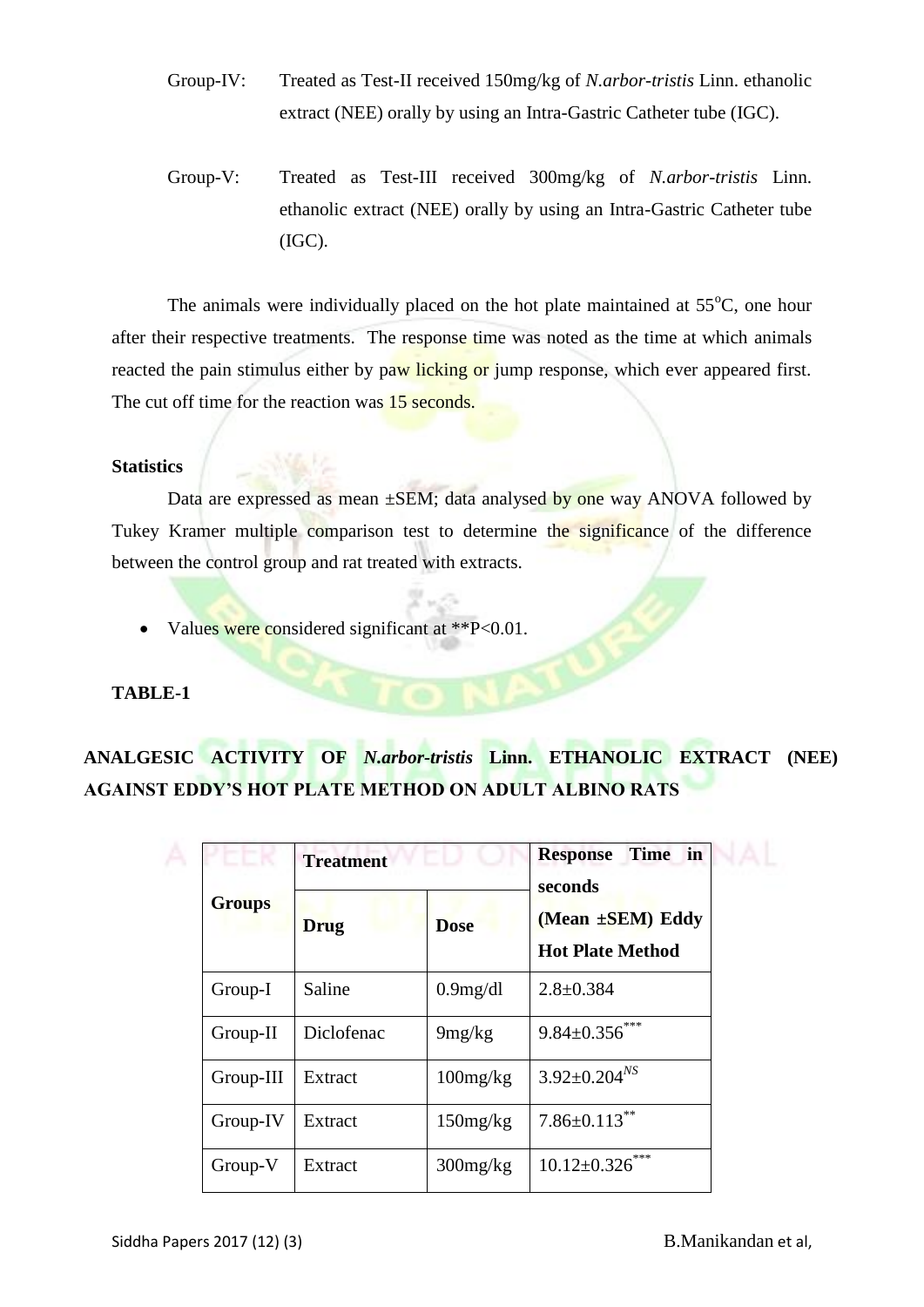One way analysis if variance ANOVA: P value followed to be 0.001 is considered extremely significant NS-Not Significant. The data were expressed as mean ±SEM; Tukey Kramer multiple comparison test: \*\*\* P<0.001, \*\* P<0.01 (Extracts Vs Control).

## **v) Heat Conduction Method**

The animals were divided into six groups of 6 animals each.

Group-I: Treated as normal control given 0.9% saline by IGC.

Group-II: Treated as standard and were injected Diclofenac sodium (9mg/kg) intra-peritonially.

- Group-III: Treated with 100mg/kg of *N.arbor-tristis* Linn. ethanolic extract (NEE) on the day of this experiment by orally by using an Intra-Gastric Catheter tube (IGC).
- Group-IV: Treated with 150mg/kg of *N.arbor-tristis* Linn. ethanolic extract (NEE) on the day of this experiment by orally by using an Intra-Gastric Catheter tube (IGC).
- Group-V: Treated with 300mg/kg of *N.arbor-tristis* Linn. ethanolic extract (NEE) on the day of this experiment by orally by using an Intra-Gastric Catheter tube (IGC).

After one hour, the tip of tail was dipped upto 5cm into hot water maintained at  $58^{\circ}$ C. The response time was noted as the sudden withdrawal of the tail from the hot water. Cut off time of 10 seconds was maintained to avoid damage to the tail for all groups. The time required for flicking of the tail, was recorded, to assess response to noxious stimulus (Kulkarni, 1999) and re-modelling in all groups.

## **Statistics**

Data are expressed as mean ±SEM; data analysed by one way ANOVA followed by Tukey Kramer multiple comparison test to determine the significance of the difference between the control group and rat treated with extracts.

• Values were considered significant at  $P<0.01$ .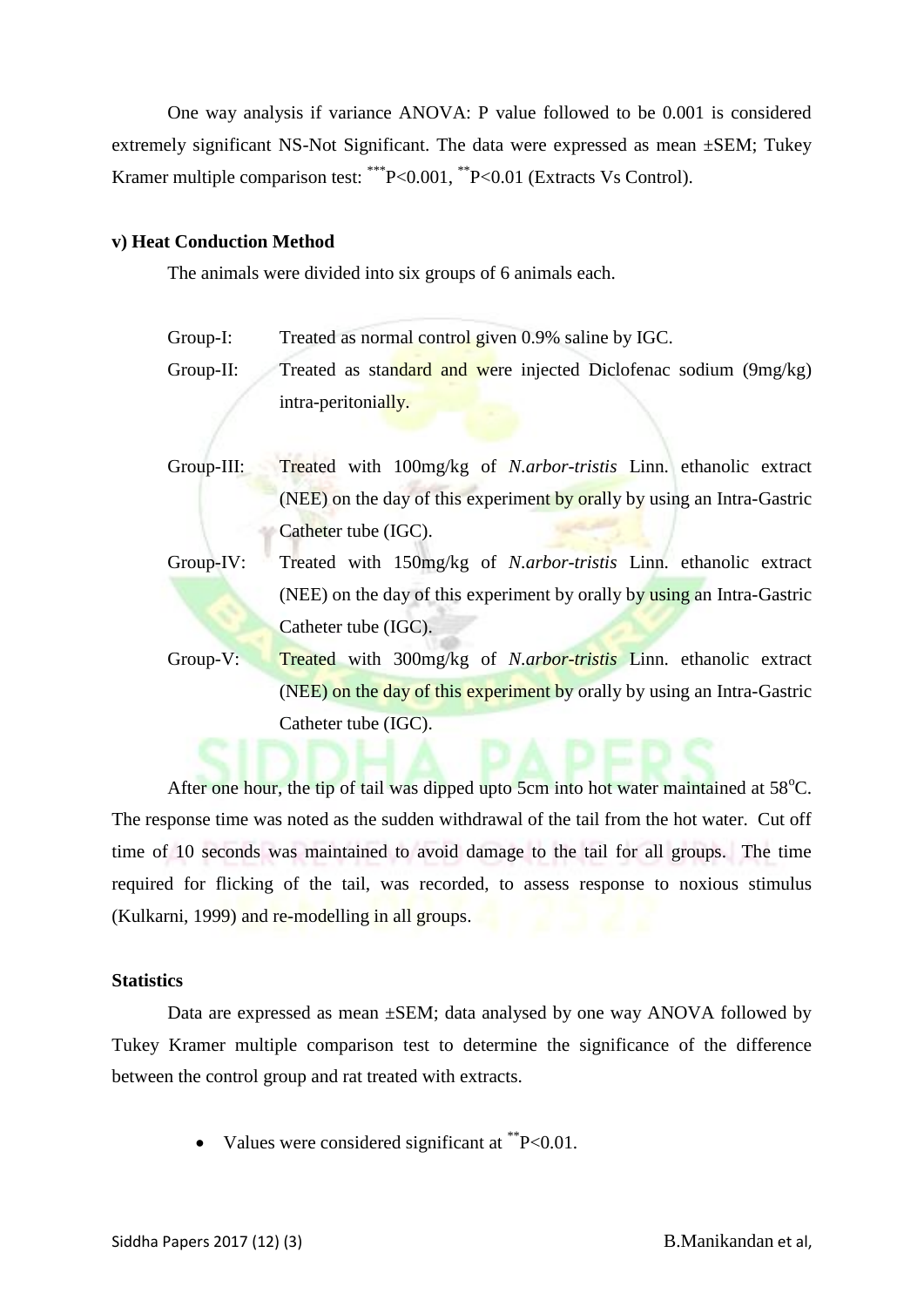# **ANALGESIC ACTIVITY OF** *N.arbor-tristis***Linn.ETHANOLIC EXTRACT (NEE) AGAINST HEAT CONDUCTION METHOD ON THE ADULT ALBINO RATS**

| <b>Groups</b> | Treatment  |                | in<br>Time<br><b>Response</b><br>seconds<br>(Mean ±SEM) Heat<br><b>Conduction Method</b> |  |
|---------------|------------|----------------|------------------------------------------------------------------------------------------|--|
|               | Drug       | <b>Dose</b>    |                                                                                          |  |
| Group-I       | Saline     | 0.9mg/dl       | $1.918 \pm 0.413$                                                                        |  |
| $Group-II$    | Diclofenac | 9mg/kg         | $9.106 \pm 0.236$ ***                                                                    |  |
| Group-III     | Extract    | $100$ mg/ $kg$ | $3.113 \pm 0.139$ <sup>*</sup>                                                           |  |
| Group-IV      | Extract    | $150$ mg/kg    | $6.936 \pm 0.338$ **                                                                     |  |
| Group-V       | Extract    | $300$ mg/ $kg$ | ***<br>$7.318 \pm 0.124$                                                                 |  |

One way analysis if variance ANOVA: P value found to be 0.001 is considered extremely significant NS-Not Significant. The data were expressed as mean ±SEM; Tukey Kramer multiple comparison test: \*\*\* P<0.001, \*\* P<0.01 (Extracts Vs Control).

 $1 - 0.05$ 

## **RESULTS AND DISCUSSION**

The table valuesshows that analgesic activity of *N.arbor-tristis* Linn. ethanolic extract (NEE) at a dose of 100mg/kg, 150mg/kg and 300mg/kg by Eddy"s hot plate and heat conduction method. The result reveals that dose of 300 mg/kg of *N.arbor-tristis* Linn. ethanolic extract (NEE) possess significant analgesic activity at P<0.001.

Effect of ethanolic extract of *Nyctanthes arbor-tristis* Linn. and Diclofenac sodium against Eddy"s hot plate method are shown in Table-1. Oral administration of the ethanolic extract at doses 150 and 300 mg/kg shows significant response (Table-1). Ethanolic extract at dose 300 mg/kg showed maximum analgesic effect in hot plate test in rat with response time of 10.12 sec. Diclofenac at dose 9 mg/kg, significantly increase pain latency with response time of 9.8 sec. (Table-1).

Effects of ethanolic extract of *N.arbor-tristis*Linn. and diclofenac against heat conduction method are shown in Table-2. NEE at 150, 300 mg/kg significantly inhibit the withdrawal of the tail from hot water. The maximum inhibition of thermal response at the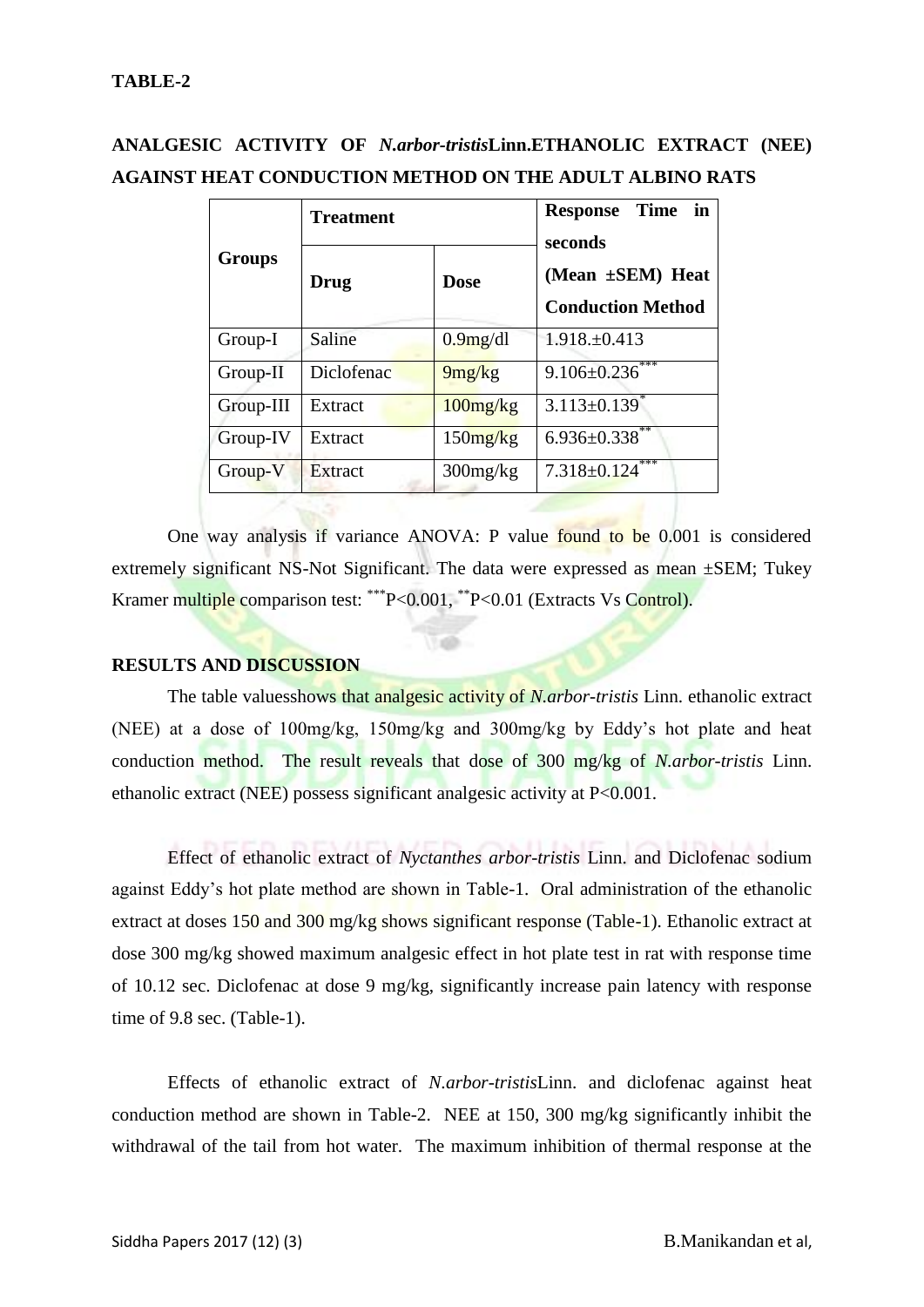dose of 300 mg with response time of 7.3 secs. So, ethanolic extract of *Nyctanthes arbortristis* Linn. exerts its pain-relieving effect in a dose dependent manner respectively in rats.

The hot plate method and heat conduction method measures the complex response to a non-inflammatory acute nociceptive input and is one of the models normally used for studying central nociceptive activity (Sabina *et al.*, 2009).<sup>[7]</sup> It is an established fact that any agent that causes a prolongation of the pain latency using this test must be acting centrally (Ibironke and Ajiboye, 2007).[7]Therefore, the ethanolic extracts of plant must have a central activity. Again, narcotic analgesics inhibit both peripheral and central mechanism of pain, while NSAIDs inhibit only peripheral pain (Elisabetsky *et al.,* 1995; Pal *et al.,* 1999).<sup>[7]</sup>The plant extract of *N.arbor-tristis* Linn. exhibited both types of pain inhibition. The analgesic effect of the plant in both model suggests that they have been acting through central and peripheral mechanism (Sabina *et al.*, 2009).<sup>[7]</sup> Thus, proving therapeutics uses described earlier.

#### **CONCLUSION**

In conclusion, we can confirm that the *Nyctanthes arbor-tristis* Linn. ethanolic extract at the dose of 300 mg/kg has got both central and peripheral analgesic properties through Eddy's hot plate and heat conduction method with the level of significance at  $P < 0.001$ .

# **ACKNOWLEDGEMENT**

The author expresses thanks to Kongunadu Arts and Science College (Autonomous), Coimbatore for their help in pharmacological analysis.

## **REFERENCES**

- 1. Kandaswamy Pillai.N, History of Siddha Medicine, Published by Directorate of Indian Medicine and Homeopathy, Chennai, India, Second Edition-1998, pp.928.
- 2. Kaa. Saa. Murugesha Mudhaliyar Siddha Materia Medica (Medicinal Plants Division). 2<sup>nd</sup>ed., Chennai: Directorate of Indian Medicine and Homeopathy: 2006 pp.648-649.
- 3. Inflammation.(n.d.) Collins Dictionary of Medicine. (2004, 2005). Retrieved July 19 2017 from [http://medical-dictionary](http://medical-dictionary/) the freedictionary.com/Inflammation.
- 4. Pain.(n.d.) Miller-Keane Encyclopedia and Dictionary of Medicine, Nursing and Allied Health, Seventh Edition. (2003). Retrieved July 18 2017 from [http://medical](http://medical-dictionary.thefreedictionary.com/pain)[dictionary.thefreedictionary.com/pain.](http://medical-dictionary.thefreedictionary.com/pain)